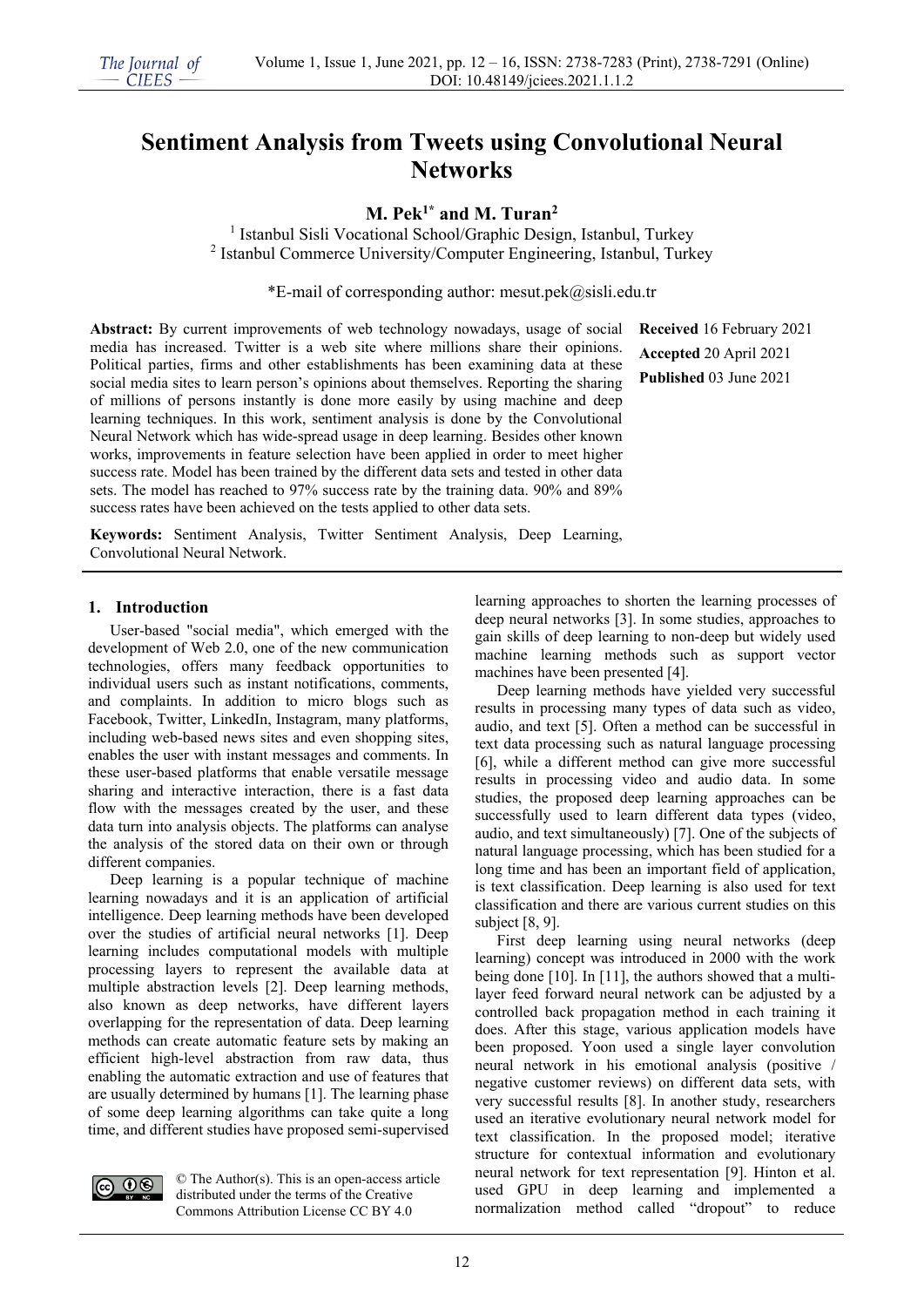memorization [11]. In another study performed with Naive Bayes, 81% success rate was observed [12]. The success of the dropout method has been proven by the high results obtained in the ILSVRC-2012 ImageNet competition [10]. On the other hand, Ciresan et al., using CNN, one of the deep learning methods, achieved a high success rate with only 2% error rate on the MSIT dataset [13] and reported that they found the result fastest with CNN. In another important study, a CNN-based recommendation system has been developed [14]. They analysed millions of data on the web and matched sourcetarget document pairs using vectors. Thus, they tried to group documents of interest. Although this model was not successful enough in determining the related documents, it produced good results in the subject modelling field. Akgül et al. worked on Turkish tweet messages from Twitter. They added Turkish words to the dictionary by hand. They shared that the model they developed gave successful results [15]. A Multidimensional Convolutional Neural Network (MI-CNN) model was proposed for two large-scale investigation of incident systems (ICEWS and GDELT) in the field of political science, a series of experiments were performed with the world protest activity data set to evaluate the model, and successful results were obtained [16]. Larsson and Nilsson created a CNN model for sentences in a field, using vectors. In their work, they applied a test optimization to resemble the word vectors of emotions. They used a Recurrent Neural Network (RNN) to decode the vector structure and for new sentences. 80% accuracy was achieved in emotion classification [17]

There are also studies using machine learning algorithms other than deep learning. Singh et al., collected on the Twitter platform tweeter Donald Trump and applied support vector machine algorithm in Weka. The algorithm was successful and predicted that Donald Trump won the results. In a different study, CNN was used to determine the gender of Russian copywriters and an accuracy of 86% was achieved [18]. Şeker and Yeşilyurt collected data from Twitter with a software called Knime, pre-processed the data set and saved it in CSV format. They wanted to express the emotions they guessed by processing the recorded data with emojis. In their work, they applied various machine learning algorithms in Rapid Miner data mining program. Naive-Bayes algorithm gave the best result with 52% in their studies. KNN, support vector machines and decision trees algorithms could not be used due to lack of hardware [19]. Bari and Saatçioğlu used different data set of Amazon, Cornell, IMDB, Twitter, Yelp, Reviews and Kaggle in their emotion analysis studies. They conducted tests with Textblob, Opinion Finder and Stanford NLP algorithms. Textblob and Stanford had good results with NLP, but Opinion Finder did poorly [20]. Yang et al. achieved a 72.2% success rate in their study [21]. Liao et al. achieved an average success rate of 75.39% in a study they conducted using Twitter data and CNN. In the emotion analysis study performed with emojis found on Twitter, it was observed that the success rate was very low [22].

Many studies have been conducted in the literature on emotion analysis. Machine learning methods were used in the studies and the best results were used Convolution neural networks as a continuation of the study with Naive Bayes [12]. In the author's study, a maximum of 81% results were found with Naive Bayes. It is aimed to find better results with the algorithm and method we propose. In order to increase the result value, the parameters in Convolution neural networks are arranged. In the study, a 97% success rate was found by applying a different algorithm to the reference study. This result achieved 16% more success than the previous study.

## **2. Method**

A string (type) is what defines or matches with a set of strings, arranged according to certain spelling rules. Regular expressions are used by many text editors, search tools, and tools for expressing specific text-based patterns. Many languages support the use of regular expressions. Regular expressions are used in data validation, data cleaning, data transformation and many other fields. Data cleansing is an important process that must be done for the model to learn well. By clearing unnecessary words and expressions in the data set, the model can be provided with a better result. With regular expressions, the URL (www, http, https), username, tag (hashtag), signs (- and /) can be cleared and the text converted to lowercase. For example: if there are tags such as @mesut in the tweet, if the model is trained without data cleaning, the model will have the possibility of misclassification and the success rate will decrease. The list of regular expressions used is shown in Table 1. The next pre-processing step is to convert the words that take the construct-inflection-possessive suffixes into a single form. For this study, which is of great importance in frequency calculation, stemming algorithms are used. For this purpose, PorterStemmer root finding algorithm, which is the most widely known of the algorithms developed for the English language, was applied.

**Table 1.** List of regular expressions.

| <b>Regular expressions</b> |  |
|----------------------------|--|
| Replace URL                |  |
| Replace Username           |  |
| Replace Hashtag            |  |
| Replace With Space         |  |

The structure diagram used when making emotion analysis from tweets with machine learning is shown in Figure 1 and the system model suggested in the intermediate stages is shown in Figure 2.

The words in the data set are first passed through the data cleaning stage. It includes data cleaning, parsing URL, name, tag, and converting all to lowercase. With the conversion to lowercase, the words that are separated by normalization are ensured to be calculated accurately. If the data cleaning step is not implemented, the success rate of the system decreases, and runtime increases because the model cannot be properly trained. The success rate increases when you remove ineffective words and names.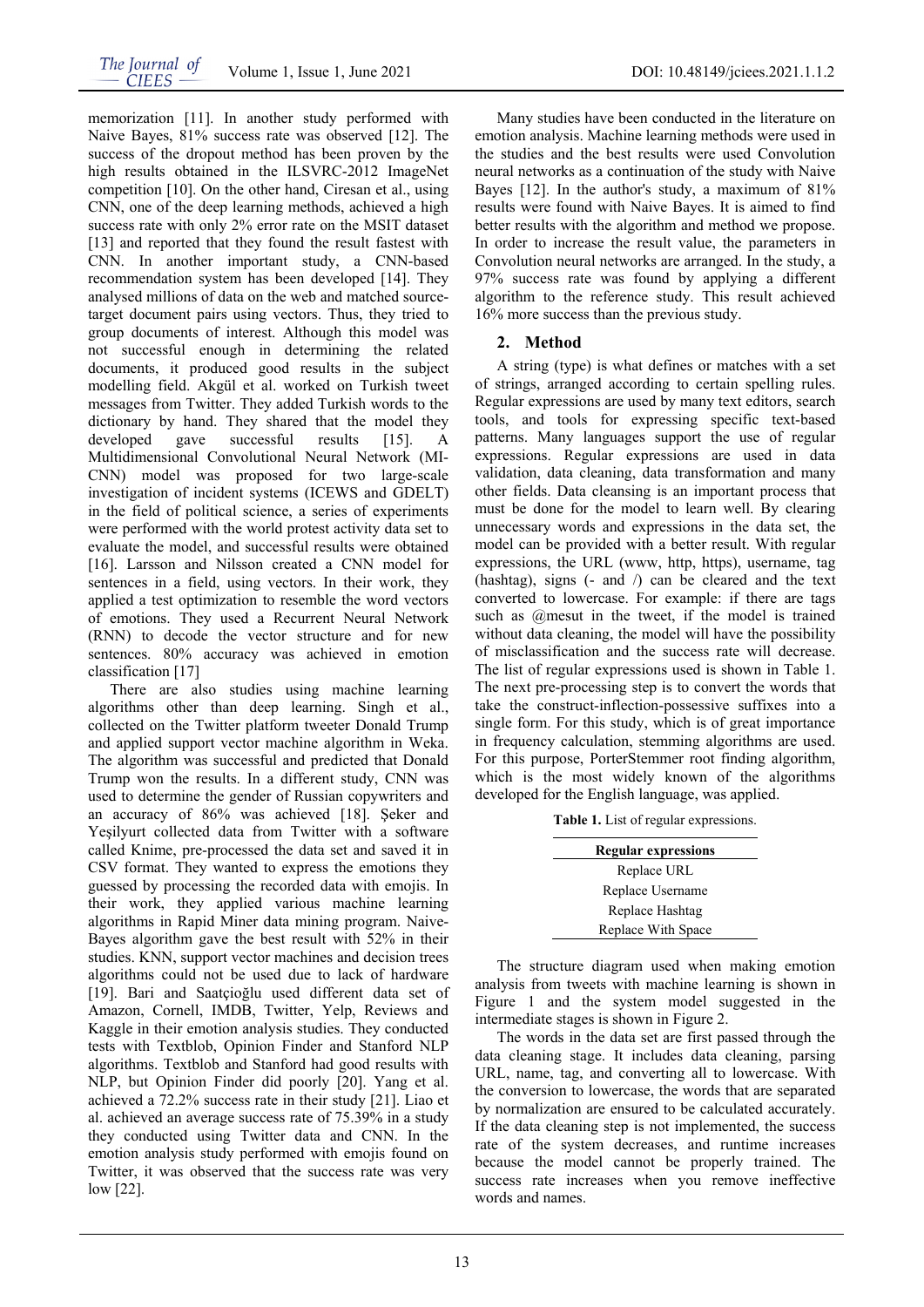

**Fig. 1.** CNN Model Used.

We tried many parameters for the model to find the best values and CNN parameters, for which we reached the best success rate experimentally, are given in Table 2. After the model is trained, tests can be performed according to any data set.

| Parametre Adı  | Parametre Değeri |
|----------------|------------------|
| embedding dim  | 128              |
| filter_sizes   | 3                |
| num filters    | 128              |
| batch size     | 64               |
| num epochs     | 200              |
| fc hidden size | 1024             |

## **3. Data sets**

Kaggle is a platform where data sets used in machine learning are available and competitions are held. Both data sets used in the study were taken from this site. There are two main pieces of information that we will use in the data set: emotion and tweet content. The first data set is used to train our model and the second data set is used for testing. The data set used for educational purposes contains 100.000 tweets.



**Fig. 2.** Proposed system model.

The structure and sample data of the data set we used when training the system for the first time are shown in Figure 3.

| <b>ItemID</b> |    | <b>Sentiment Sentiment Text</b>                                                                                      |
|---------------|----|----------------------------------------------------------------------------------------------------------------------|
|               |    | 0 is so sad for my APL friend                                                                                        |
|               |    | 0   I missed the New Moon trailer                                                                                    |
|               |    | ome its already 7:30 :O                                                                                              |
| ۵             |    | 0  Omgaga. Im sooo im gunna CRy. I've been at this dentist since 11 I was suposed 2 just get a crown put on (30mins) |
|               |    | 0 i think mi bf is cheating on me!!! T T                                                                             |
| 6             |    | 0 or i just worry too much?                                                                                          |
|               |    | Juuuuuuuuuuuuuuussssst Chillin!!                                                                                     |
| 8             | ΩL | Sunny Again Work Tomorrow :-   TV Tonight                                                                            |
| 9             |    | 1 handed in my uniform today, i miss you already                                                                     |
| 10            |    | hmmmm i wonder how she my number @-)                                                                                 |
| 11            |    | 0   I must think about positive                                                                                      |

**Fig. 3.** Learning data set.

The structure and sample data of the data set we use to test the model are shown in Figure 4 and Figure 5.

| <b>ItemID</b> | <b>Sentiment SentimentText</b>                                                                                 |
|---------------|----------------------------------------------------------------------------------------------------------------|
| 1467810369    | 0 switchfoot http://twitpic.com/2v1zl - Awww that's a bummer. You shoulda got David Carr of Third Day to do i  |
| 1467810672    | 0 is upset that he can't update his Facebook by texting it and might cry as a result School today also. Blah!  |
| 1467810917    | 0 @Kenichan I dived many times for the ball. Managed to save 50% The rest go out of bounds                     |
| 1467811184    | 0 my whole body feels itchy and like its on fire                                                               |
| 1467811193    | O nationwideclass no it's not behaving at all, i'm mad, why am i here? because I can't see you all over there, |
| 1467811372    | 0 @Kwesidei not the whole crew                                                                                 |
| 1467811592    | O Need a hug                                                                                                   |
| 1467811594    | 0 LOLTrish hey long time no see! Yes Rains a bit only a bit LOL I'm fine thanks                                |
| 1467811795    | 0 @Tatiana K nope they didn't have it                                                                          |
| 1467812025    | 0 @twittera que me muera ?                                                                                     |
| 1467812416    | O spring break in plain city it's snowing                                                                      |
|               |                                                                                                                |

**Fig. 4.** Test data set.

| <b>ItemID</b> | Sentiment SentimentText                                                                     |
|---------------|---------------------------------------------------------------------------------------------|
|               | 1 am actually the rd corey feldman and haim got nothin on me                                |
|               | 1 is giving twitter go see what happens                                                     |
|               | 1 thanks replacement disc arrived just now have checked it front back                       |
|               | 1 woot woot for being cute gets you on the plane first las vegas here we come               |
|               | 1 happy doughnut day                                                                        |
|               | 1 hehehe good sides you need rest                                                           |
|               | 1 er actually it makes me stabby                                                            |
|               | 1 thank you everyone kind enough to ff me xx hello to new followers                         |
|               | 1 whoo hoo eat lots of junk food then run around and chase everyone sounds like so much fun |
| 10            | 1 welcome back to myspace                                                                   |

**Fig. 5.** Test data set.

The structure and sample data of the data set we use to test the model are shown in Figure 4 and Figure 5.

While the model is being trained, stopwords and nouns are removed from sentences to increase the success rate.



**Fig. 6.** Learning rate while training model.



**Fig. 7.** Success rate of test using the trained model.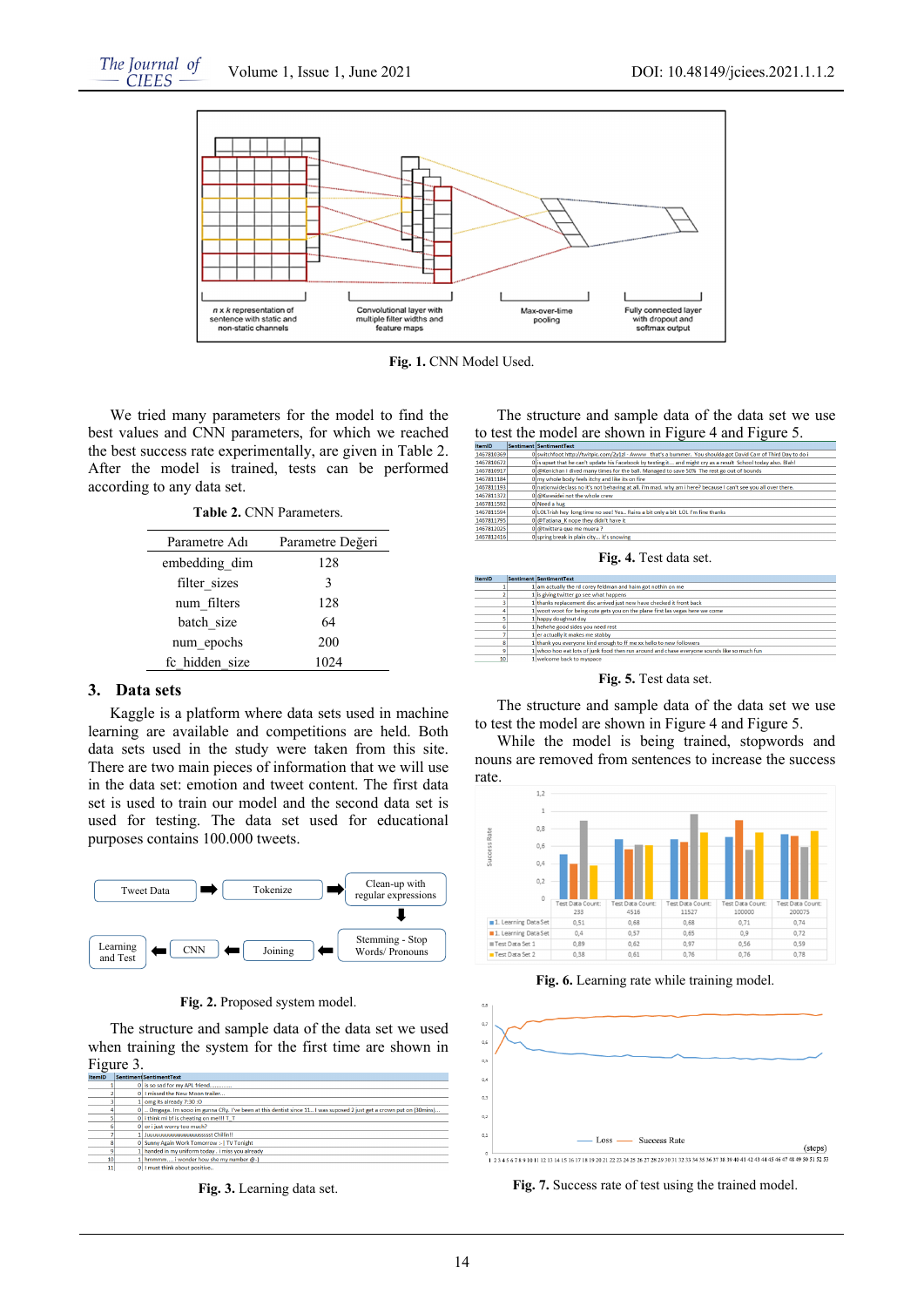As can be seen in Figure 6, in the tests performed while training the model, the success rate was low, and the loss value was at the maximum level in the first training phase.

It was observed that when the training time of the model increased, the success rate increased, and the loss value decreased. A 97% success rate was observed in the tests performed during the training by downloading a different data set from the Kaggle site.

An example of the tests performed can be seen in Figure 7 and the graph in Figure 6 had the highest success rate of 97%. In [23], 71% success rate was observed in the first stage and then 72%.

### **4. Conclusion**

While training the model, the number of layers, hidden layers and linked layers are arranged for performance and hardware upgrades have been made to increase the performance on the computer. In the training, the model was trained using the first data set. In the trained model, 74% success rate was achieved in the tests performed with the first data set and data not used in learning. When the training time was reduced, it was seen that the success rate of 90% was obtained in the tests performed with the 1st data set. In the tests, different data sets and our CNN model were tested and the success rate in the first data set we used gave the best result. When the success rates in our study were examined, it was seen that Salur's work was successful as a success rate [23]. According to a study in the literature, it has been observed that our study with convolutional neural networks gave the best result [24]. When the success rate is examined, success rates close to 75% have been shared in the studies in the literature. In our study, a success rate of % was observed in studies performed with different tweet data sets.

### **References**

[1] Ravì, D., Wong, C., Deligianni, F., Berthelot, M., Andreu-Perez, J., Lo, B., & Yang, G. Z. (2007), Deep learning for health informatics, *IEEE Journal of Biomedical and Health Informatics*, vol. 21, no. 1, 4-21, doi: 10.1109/JBHI.2016.2636665

[2] Bengio, Y. (2009). Learning Deep Architectures for AI. *Found. Trends Mach. Learn*. Vol. 2, no. 1, 1-127, https://doi.org/10.1561/2200000006

[3] Lee, D. H. (2013). Pseudo-label: The simple and efficient semi-supervised learning method for deep neural networks. *CML 2013 Workshop: Challenges in Representation Learning (WREPL)*, Atlanta, Georgia, USA, 1-6.

[4] Cho, Y. & Saul, L. K. (2009). Kernel methods for deep learning. *22nd International Conference on Neural Information Processing Systems (NIPS'09)*. Red Hook, NY, USA, 342-350.

[5] LeCun, Y., Bengio, Y. & Hinton, G. (2015). Deep learning. *Nature* vol. 521, 436-444, https://doi.org/10.1038/nature14539

[6] Collobert R. & Weston, J. (2008) A unified architecture for natural language processing: Deep neural networks with multitask learning", *25th international conference on Machine learning (ICML '08)*, Helsinki, Finland, 160-167, https://doi.org/10.1145/1390156.1390177

[7] Ngiam, J., Khosla, A., Kim, M., Nam, J., Lee, H. & Ng, A. Y. (2011). Multimodal deep learning, *28th International Conference on Machine Learning*, Washington, USA, 689-696.

[8] Kim, Y. (2014). Convolutional neural networks for sentence classification. *Proceedings of the 2014 Conference on Empirical Methods in Natural Language Processing*. DOI: 10.3115/v1/D14-1181

[9] Lai, S., Xu, L., Liu, K., Zhao, J. (2015). Recurrent convolutional neural networks for text classification. *Proceedings of the Twenty-Ninth AAAI Conference on Artificial Intelligence (AAAI'15)*. AAAI Press, 2267-2273.

[10] Hinton, G.E., Srivastava, N., Krizhevsky, A., Sutskever, I., & Salakhutdinov, R. (2012). Improving neural networks by preventing co-adaptation of feature detectors. *ArXiv*, abs/1207.0580.

[11] Aizenberg I., Aizenberg N. & Vandewalle J. (2000). *Multi-Valued and Universal Binary Neurons: Theory, Learning and Applications*. Springer-Verlag, https://doi.org/10.1007/978- 1-4757-3115-6.

[12] Pek M. & Turan M. (2019). Sentiment Analysis of Tweets Using Machine Learning, *International Conference on Data Science, machine Learning and Statistics*, Turkey, Van, 85-87.

[13] Ciresan D., Meier U. & Schmidhuber J. (2011). Flexible, High Performance Convolutional Neural Networks for Image Classification. *International Joint Conference on Artificial Intelligence IJCAI-2011*. pp. 1237-1242. DOI: 10.5591/978-1- 57735-516-8/IJCAI11-210.

[14] Gao J., Deng L., Gamon M. & He X. (2014). Modeling interestingness with deep neural networks. *Proceedings of the 2014 Conference on Empirical Methods in Natural Language Processing (EMNLP)*, Doha, Qatar, 2-13, https://doi.org/10.3115/v1/D14-1002

[15] Akgül E. S., Ertano C. & Diri B. (2016). Sentiment analysis with Twitter. *Pamukkale University Journal of Engineering Sciences,* vol. 22 no. 2, 106-110. (in turkish).

[16] Chen T., Xu R., He Y., & Wang X. (2016). Improving sentiment analysis via sentence type classification using BiLSTM-CRF and CNN. *Expert Systems with Applications,* Elsevier, Vol. 72, 221-230, https://doi.org/10.1016/j.eswa.2016.10.065

[17] Larsson, M., & Nilsson, A. (2017). Manifold Traversal for Reversing the Sentiment of Text.

[18] Singh P., Sawhney R.S. & Kahlon K.S. (2017). Forecasting the 2016 US Presidential Elections Using Sentiment Analysis. In: Kar A. et al. (eds) *Digital Nations – Smart Cities, Innovation, and Sustainability. I3E 2017. Lecture Notes in Computer Science*, vol. 10595. Springer, Cham. https://doi.org/10.1007/978-3-319-68557-1\_36

[19] Şeker, Ş. E., Yeşilyurt A. (2017) Twitter Sentiment Analysis using Text Mining Methods. *YBS Encyclopedia*, vol. no.2, 26-36. (in turkish).

[20] Bari A. & Saatçioğlu G., (2018). Emotion Artificial Intelligence Derived from Ensemble Learning, *17th IEEE International Conference On Trust, Security And Privacy In Computing And Communications/ 12th IEEE International Conference On Big Data Science And Engineering (TrustCom/BigDataSE)*, 1763-1770, doi: 10.1109/TrustCom/BigDataSE.2018.00266

[21] Yang X, Macdonald C., Ounis L. (2018). Using word embeddings in Twitter election classification. *Inf Retrieval J*, vol. 21, pp. 183–207. https://doi.org/10.1007/s10791-017-9319- 5

[22] Liao S., Wang J., Yu R., Sato K. & Cheng Z. (2017). CNN for situations understanding based on sentiment analysis of twitter data. *Procedia Computer Science*, Vol. 111, 376-381, https://doi.org/10.1016/j.procs.2017.06.037

[23] Salur M. U. & Aydın İ. (2018). The Impact of Preprocessing on Classification Performance in Convolutional Neural Networks for Turkish Text. *International Conference on Artificial Intelligence and Data Processing (IDAP)*, Malatya, Turkey, 1-4, doi: 10.1109/IDAP.2018.8620722.